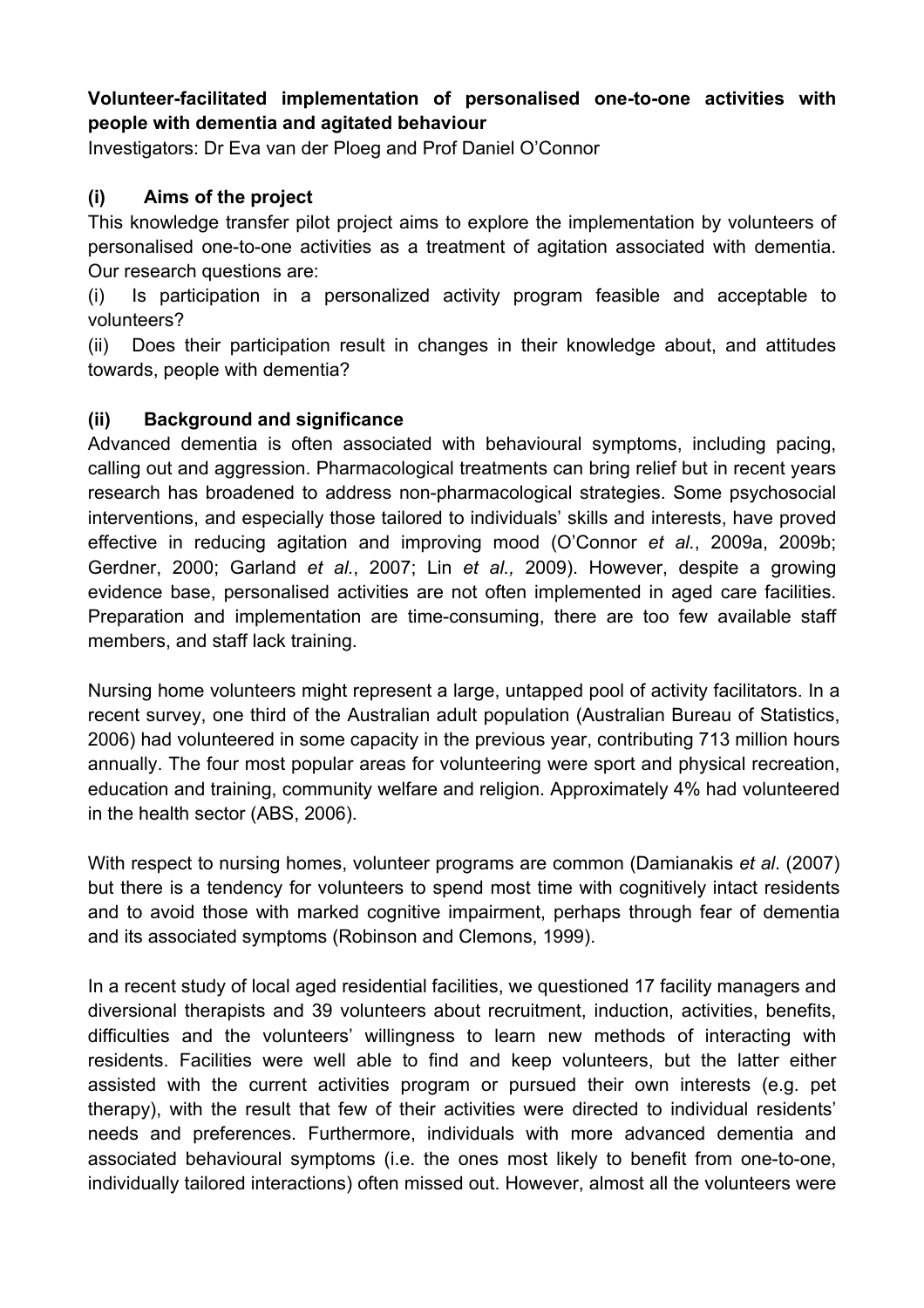open to learning new approaches to engaging in a meaningful way with confused residents.

In summary, current aged care volunteers are available and willing to work therapeutically with agitated residents. With appropriate training and ongoing supervision, they are a potential resource to overcome structural barriers to delivering better care to some of the neediest residents within aged care facilities. The proposed study will explore the feasibility and acceptability of implementation by volunteers of a non-pharmacological treatment of behavioural symptoms of dementia.

# **(iii) Research strategy**

### *Study design*

We will conduct a pre-post study to explore volunteers' capacity to engage in Montessoritype activities and changes in their knowledge and attitudes towards people with dementia.

#### *Subjects and sites*

This pilot study will include 20 volunteers across five aged care facilities in south-eastern Melbourne, Victoria.

#### *Inclusion and exclusion criteria*

Volunteers should visit the facility at least twice a week and be willing to follow study procedures. They must be sufficiently fluent in English to understand the activities workshop and to complete questionnaires.

They will each be paired with a resident in their usual facility. The resident must have lived in the facility for over 3 months; have a chart diagnosis of dementia, and display a high frequency agitated but non-aggressive behavioural symptom (e.g. pacing).

### *Study procedure*

Once volunteers are recruited and paired with a suitable resident, we will seek consent for the resident's participation in the study from the next of kin or legal guardian.

A researcher will develop a personalized program of about 10 appropriate activities in consultation with the family member who is most familiar the resident's background, interests and skills.

Volunteers will receive 3 hours of one-on-one training. The training session will include tuition in Montessori methodology and its application to people with dementia; the activities selected for the resident; role-playing of activities, and finally interaction with the matched resident. They will be asked to deliver 6 activity sessions of 30 minutes duration over the next 3 weeks, keeping a log book for each session. The researcher will telephone them after 1 week to check on their progress and to resolve any issues or questions. We can be contacted at all other times by telephone, email and personal contact to offer support.

### *Measures*

Volunteers will record in their log books the date and duration of each activity session; the number of activities employed; ratings of the resident's engagement in the activities, and any problems that arose.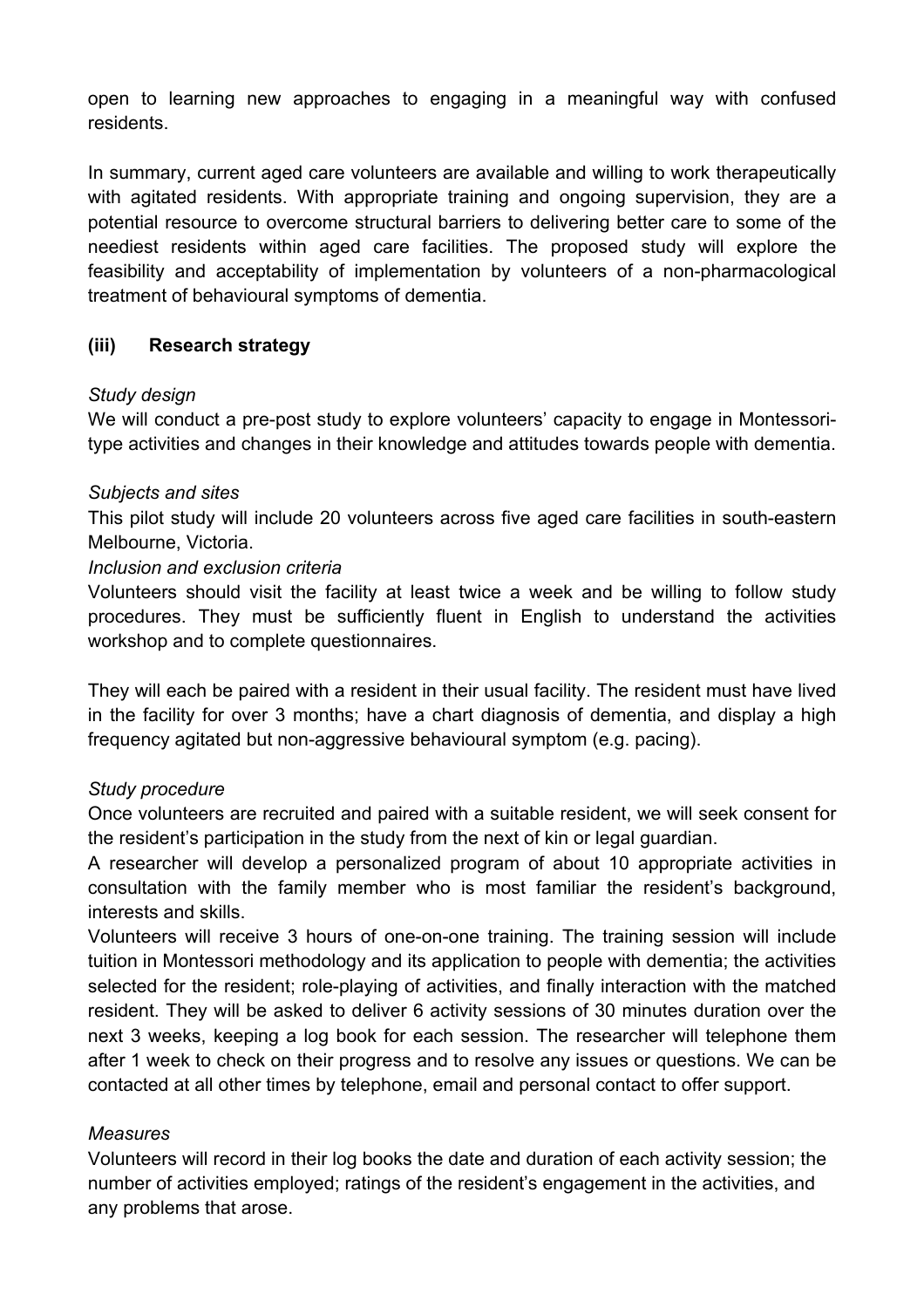Once the sessions have finished, volunteers will be asked to participate in a semistructured interview concerning the feasibility and acceptability of the activities from their own perspective; the most and least appealing aspects of the sessions; their perception of residents' behaviour, affect and engagement during the activities; their reasons for withdrawing from the activities (where applicable) and their willingness to continue with them once the study ends (this will be checked again by telephone 3 months later).

In addition, we will administer the Knowledge and Attitude subscales of the Tool for Understanding Residents' Needs as Individual Persons (TURNIP, Edvardsson *et al*., 2011). Examples of items include: "Challenging behaviours are inevitable with dementia" (knowledge) and "People with dementia have ways to communicating what they want and don't want" (attitudes). All items are answered on a five-point Likert scale.

# *Statistical rationale and analysis*

Transcribed copies of final interviews will be read separately by two researchers to identify themes, categories and issues important to volunteers. Items with divergent scores will be discussed to reach a consensus rating. TURNIP sub-scale scores will be analysed using paired-sample t-tests to explore volunteers' changes in knowledge and attitudes regarding people with dementia.

# **(iv) References**

Australian Bureau of Statistics. (2006). *Voluntary Work Australia.* Canberra, Australia: Australian Bureau of Statistics.

Damianakis T, Wagner LM, Bernstein S, Marziali E. (2007). Volunteers' experiences visiting the cognitively impaired in nursing homes: a friendly visiting program. *Canadian Journal on Aging* 26, 343-356.

Edvardsson D, Fetherstonhaugh D, Nay R. (2011) The Tool for Understanding Residents' Needs as Individual Persons (TURNIP): construction and initial testing. *Journal of Clinical Nursing,* 2011 Apr 7. doi: 10.1111/j.1365-2702.2011.03706.x.

Garland K, Beer E, Eppingstall B, O'Connor DW. (2007). A comparison of two treatments of agitated behavior in nursing home residents with behaviour: simulated family presence and preferred music. *American Journal of Geriatric Psychiatry* 15, 514-521.

Gerdner LA. (2000). Effects of individualized versus classical "relaxation" music on the frequency of agitation in elderly persons with Alzheimer's disease and related disorders. *International Psychogeriatrics* 12, 49-65.

Lin LC, Yang MH, Kao CC, Wu SC, Tang SH, Lin JG. (2009). Using acupressure and Montessori-based activities to decrease agitation for residents in dementia: a cross-over trial. *Journal of the American Geriatric Society* 57, 1022-1029.

O'Connor DW, Ames D, Gardner B, King M. (2009a). Psychosocial treatments of behavior symptoms in dementia: a systematic review of reports meeting quality standards. *International Psychogeriatrics* 21, 225-240.

O'Connor DW, Ames D, Gardner B, King M. (2009b). Psychosocial treatments of psychological symptoms in dementia: a systematic review of reports meeting quality standards. *International Psychogeriatrics* 21, 241-251.